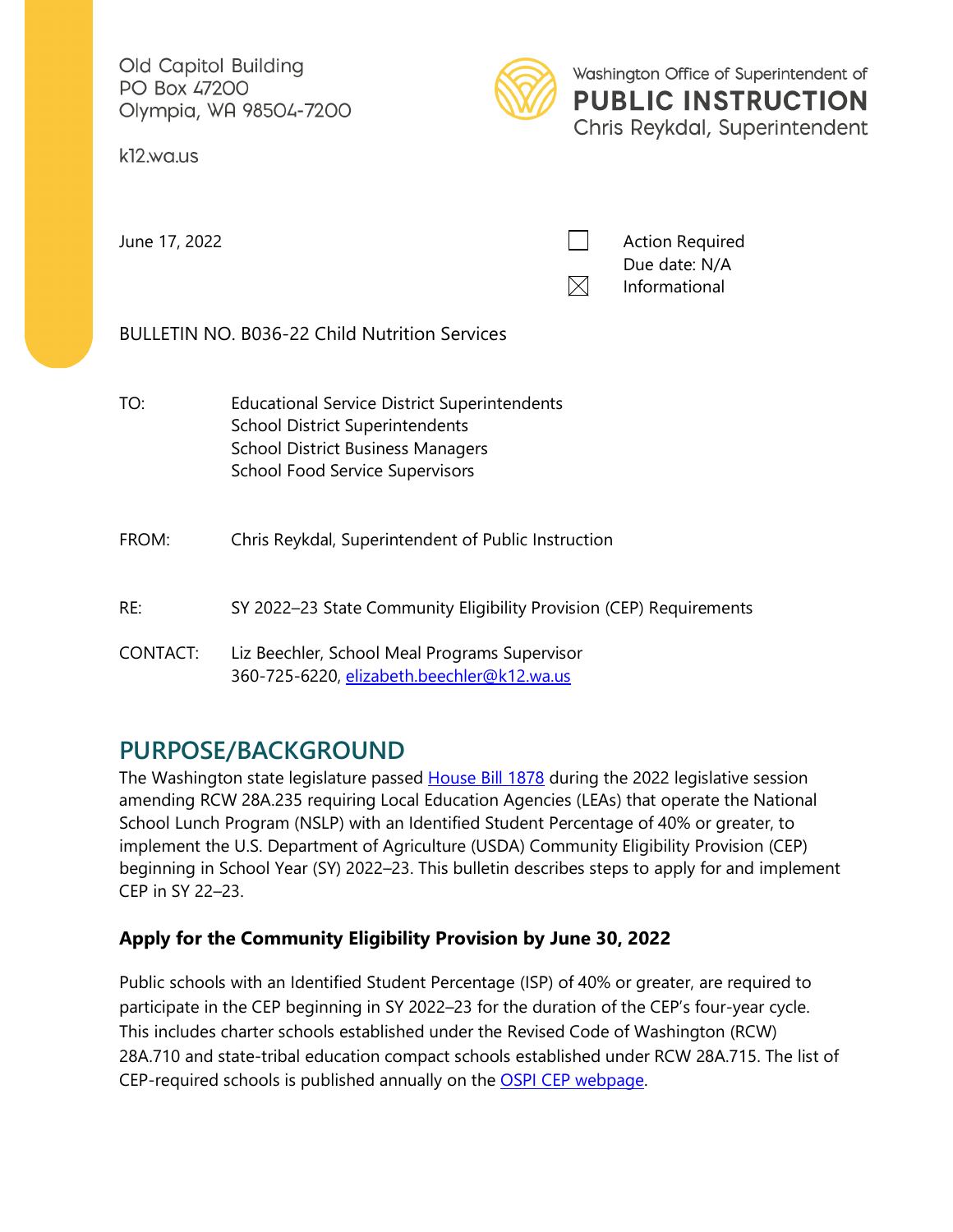BULLETIN NO. B036-22 CNS June 17, 2022 Page 2

LEAs with one or more CEP-required schools must apply for CEP using the Washington Integrated Nutrition System (WINS) by **June 30**.

## **Application Resources**

- [CEP Training Moodle Course](https://learn.ospi.k12.wa.us/login/index.php)
- [SY 2022–23 CEP Webinar](https://learn.ospi.k12.wa.us/login/index.php)
- [Applying for CEP Using WINS Recorded Training](https://learn.ospi.k12.wa.us/login/index.php)
- Applying for CEP Using WINS Sponsor User Manual
- [CEP Data Template](https://www.k12.wa.us/sites/default/files/public/childnutrition/programs/nslbp/pubdocs/UpdatedCEPDataTemplate-2022-23.xlsx)

## **COMMUNITY ELIGIBILITY PROVISION – BACKGROUND**

 breakfast and lunch at no cost to all students without collecting meal applications. The Community Eligibility Provision (CEP) is a non-pricing meal service option established in the federal Healthy, Hunger-Free Kids Act of 2010 and became available nationwide in SY 2014–15. CEP allows schools, with a high number of directly certified students, to serve

 To be eligible for CEP, a school must have an Identified Student Percentage (ISP) of 40% or number of enrolled students, multiplied by 100. greater. The calculation for ISP is as follows: the number of Identified Students divided by the

 Identified Students are those who are categorically eligible for free school meals without a meal application. This includes, but is not limited to, students directly certified for Basic Food, students in foster care. For additional information on identified students, please review the CEP Temporary Assistance for Needy Families (TANF), and students experiencing homelessness or [Reference Sheet.](https://www.k12.wa.us/sites/default/files/public/childnutrition/programs/nslbp/pubdocs/SchoolNutritionProgRefSheetsCommunityEligibilityProvision.pdf)

 LEAs can and are encouraged to group schools together to increase the grouped ISP and to allow schools that would not qualify by themselves to participate in the program. Grouping works by combining numbers of Identified Students and enrollment and then applying the same calculation above.

## **KEY CONSIDERATIONS AND REQUIREMENTS IN CEP**

- **Breakfast and Lunch Served at No Cost to All Students**  All enrolled students at a school participating in CEP shall be able to receive a breakfast and lunch at no cost.
- Under CEP meals are reimbursed using a formula instead of the eligibility of the student • **Meal Reimbursement Under CEP – Additional State Supplement**  who received the meal (Paid, Reduced-Price, or Free). The ISP is multiplied by a federal multiplier of 1.6 to get the Free Claiming Percentage, the percent of meals that are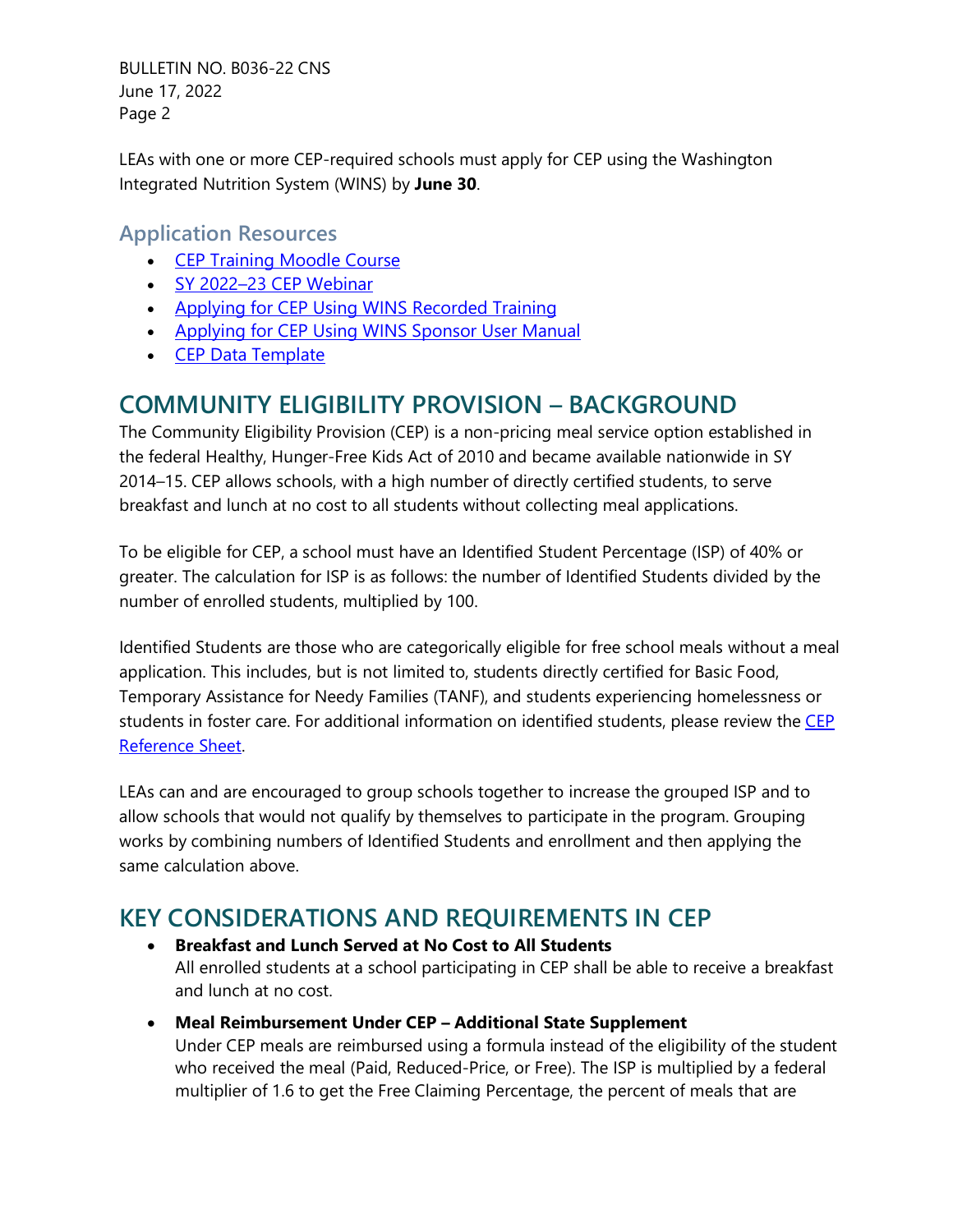reimbursed at the federal free rate. All other meals are reimbursed at the paid rate. With the passage of House Bill 1878 (2022), Washington state supplements each paid meal, providing reimbursement to bring it up to the federal, free rate.

All meals served at CEP schools will be reimbursed at the USDA free rate.

#### • **Collect the Family Income Survey in Place of Meal Applications**

USDA restricts CEP schools from collecting meal applications. To collect annual data on student need, CEP schools must distribute, collect, and process the Family Income Survey (FIS). Data collected by the FIS is used in place of meal applications for several need-based funding mechanisms such as E-Rate and to an extent, the Learning Assistance Program (LAP).

 meal eligibility should be categorized with the corresponding Free or Reduced Because it's not a federal requirement, staff time to distribute, collect, and process the Students in households with an income designation comparable to the free or reduced designation in the Comprehensive Education Data and Research System (CEDARS). FIS cannot be paid for with program 98 funds. This can be done by using non-food service staff to complete this work or by funding food service staff with another fund source.

#### • **Learning Assistance Program (LAP) Hold Harmless**

The Hunger-Free Schools Act (2020) modified the way that LAP funding is calculated for CEP schools and districts. RCW 28A.150.260 (10)(a) was amended to allow an alternate calculation for the prior-year Free and Reduced-Price percentage used in the LAP funding formula:

- sources: A. LAP Base: When calculating LAP Base funding each year, OSPI uses the greater Free and Reduced-Price Lunch Percentage (FRP) from two data
	- 1. The District FRP from the previous year (standard method) or,
	- 2. The District FRP from the year immediately preceding the district's enrollment, in whole or in part, in CEP.
- school remains on CEP, even if the prior-year FRP drops below the eligibility B. LAP High Poverty: Schools that were eligible for LAP High Poverty in the year immediately before CEP adoption maintain this eligibility as long as the threshold.

 CEP. Diligent Family Income Survey (FIS) collection and processing is key to increasing these percentages. Nothing prevents a school or district from increasing their FRP while participating in

#### • **National Board-Certified Teacher Bonus**

Teachers remain eligible for the "High Poverty" bonus if they teach at a school that met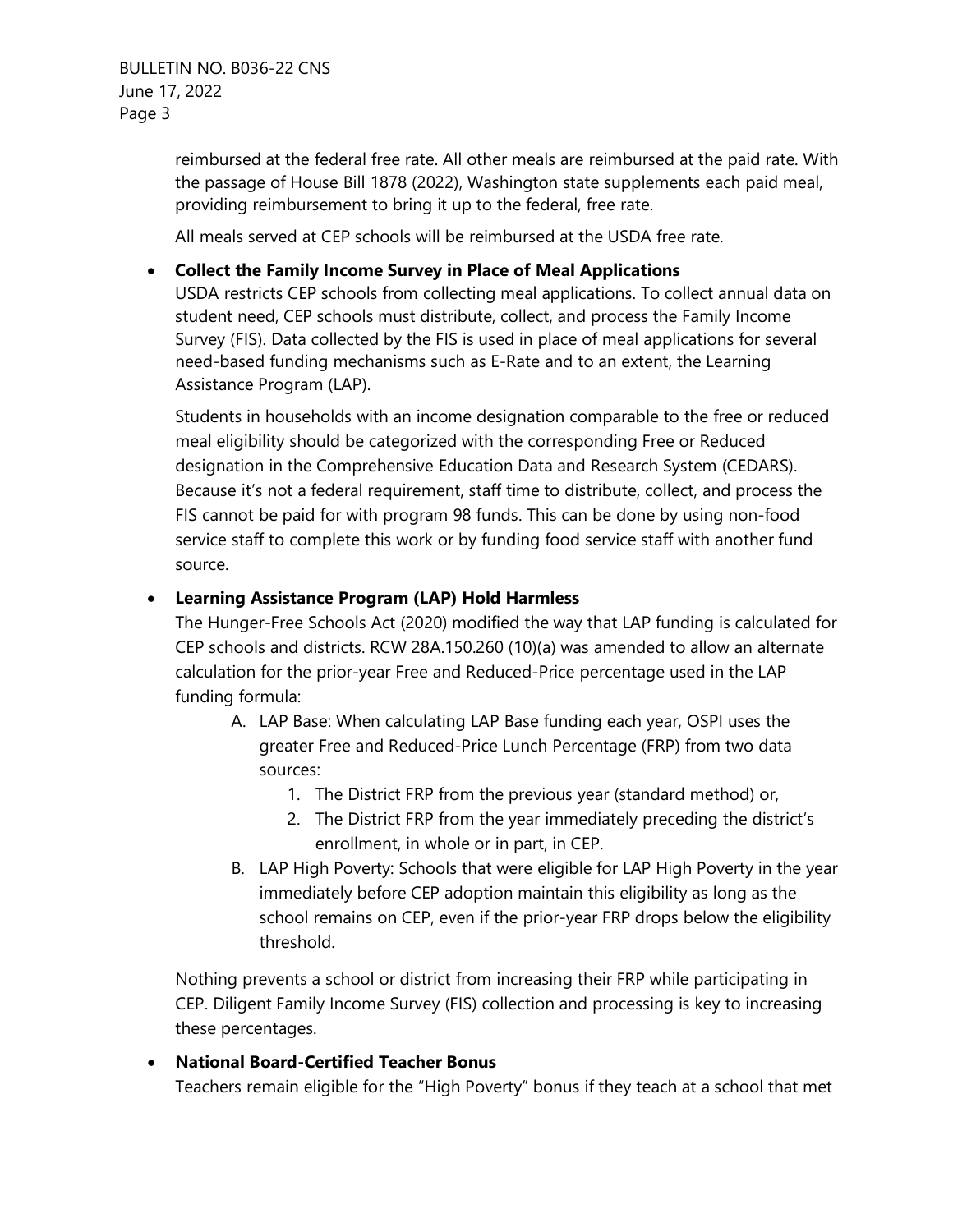BULLETIN NO. B036-22 CNS June 17, 2022 Page 4

> the qualifications of a "High Poverty School" in either of the past two years preceding the school's participation in CEP.

## **INFORMATION AND ASSISTANCE**

For questions regarding this bulletin, please contact Mikhail Cherniske, Legislative Program Specialist, at 360-999-0962 or email [mikhail.cherniske@k12.wa.us.](mailto:mikhail.cherniske@k12.wa.us) The OSPI TTY number is 360-664-3631.

This bulletin is also available on the **Bulletins** page of the OSPI website.

Tennille Jeffries-Simmons<br>Chief of Staff<br>T.J. Kelly Chief of Staff

Chief Financial Officer Financial Services

**Executive Director** Leanne Eko **Child Nutrition Services** 

CR:ln